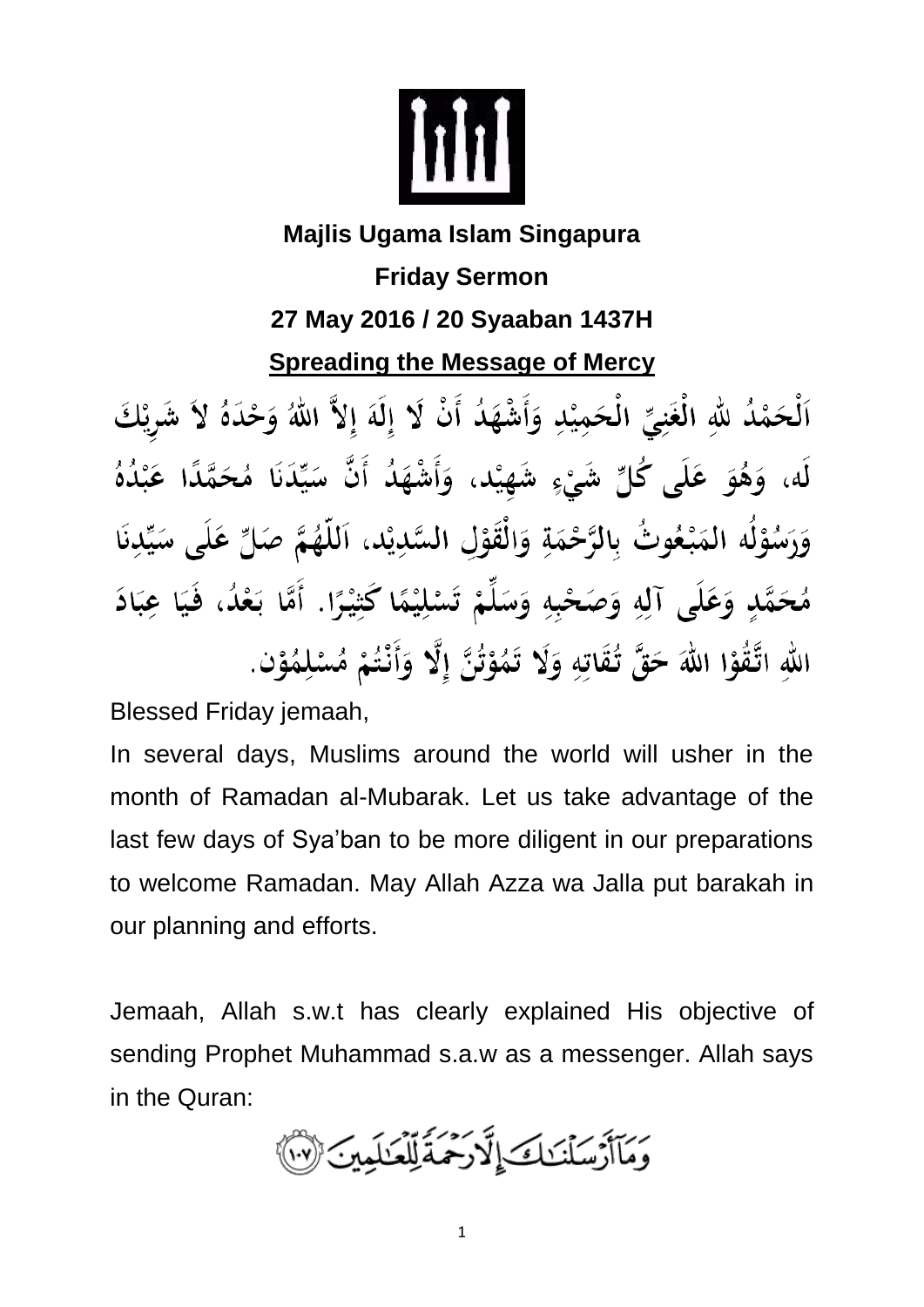Which means: *"And We have not sent you, [O Muhammad], except as a mercy to the worlds."* [Surah Al-Anbiyā' 21:107]

If we were to study this verse, we will find two very interesting points for Muslims to ponder on. **First:** Allah has sent Prophet Muhammad s.a.w to spread the message of Islam, which is meant to be a blessing to all. **Second:** Prophet Muhammad s.a.w himself was a message from Allah – he was a message of mercy to the universe.

Through these lessons, we are given a picture of how Rasulullah s.a.w was the epitome of blessings and mercy, and wherever he went, he would always radiate peace and goodness.

It is this value of mercy that shaped the lives of the companions (sahabah), the Tābi'īn and the Tabī' Tābi'īn. We see them emulating this value when they brought the message of Islam to the various parts of the world. These are the people who strived hard and were diligent in ensuring that they were at the forefront of spreading noble values and principles to all of humankind. They thus rightfully deserve to be praised by Allah in the Quran, in Surah Al-Baqarah, verse 143:

وَكَذَالِكَ جَعَلْنَكُمْ أُمَّـةً وَسَطًا لِّنْكَــُوثُواْ شُهَدَآءَ عَلَى ٱلنَّـاسِ وَيَكُونَ الرَّسُولُ عَلَيْكُمۡ شَهِيدَآ ۗ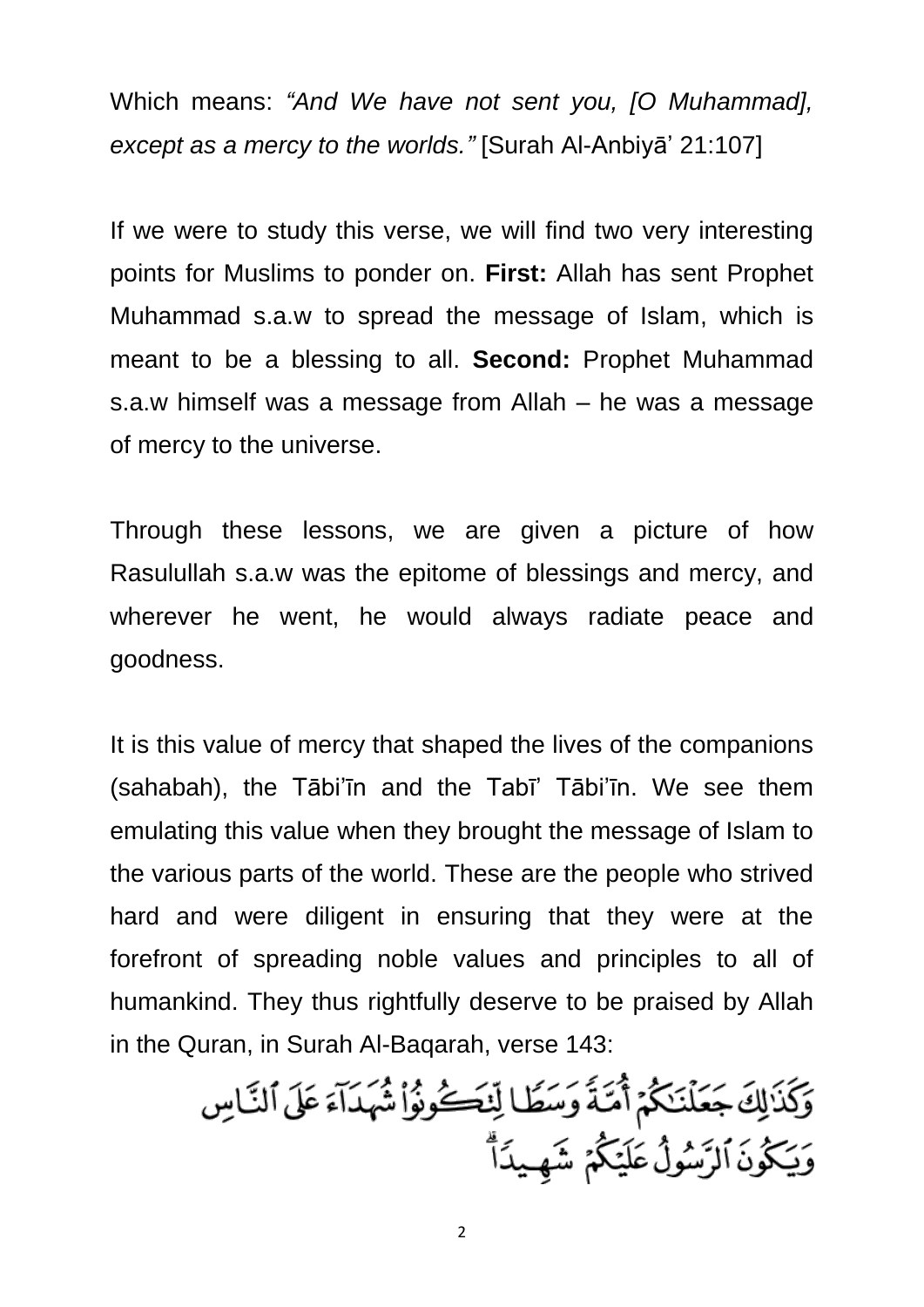Which means: *"And thus we have made you a just community that you will be witnesses over the people and the Messenger will be a witness over you."* [Surah Al-Baqarah 2:143]

Blessed Friday jemaah,

Eagerness to do good, rushing to benefit others and constantly striving to be at the forefront in doing good deeds that can benefit not just Muslims but the entire universe, are all acts that are strongly encouraged in Islam. Rasulullah s.a.w said:

لَنْ يَشْبَعَ الْمُؤْمِنُ مِنْ خَيْرٍ يَسْمَعُهُ حَتَّى يَكُوْنَ مُنْتَهَاهُ الْجَنَّة

Which means: *"A believer (mukmin) will not be satisfied with his good deeds until he dies and is placed in heaven".* [Hadtih reported by Imam At-Tirmidzi]

There are many opportunities in doing good. Hence, Imam al-Nawawi in his book, Riyādh al-Sālihīn, dedicated a chapter entitled *"The Chapter Explaining the Different Paths of Goodness"*. In this chapter, he collated various hadiths that encourage Muslims to do good whether to humankind, animals, environment and so on.

In line with that, Muslims today must be confident of the universal principles and values found in the Quran and Hadith. In fact, they should be leading efforts in doing good deeds wherever they go, especially when interacting with others.

3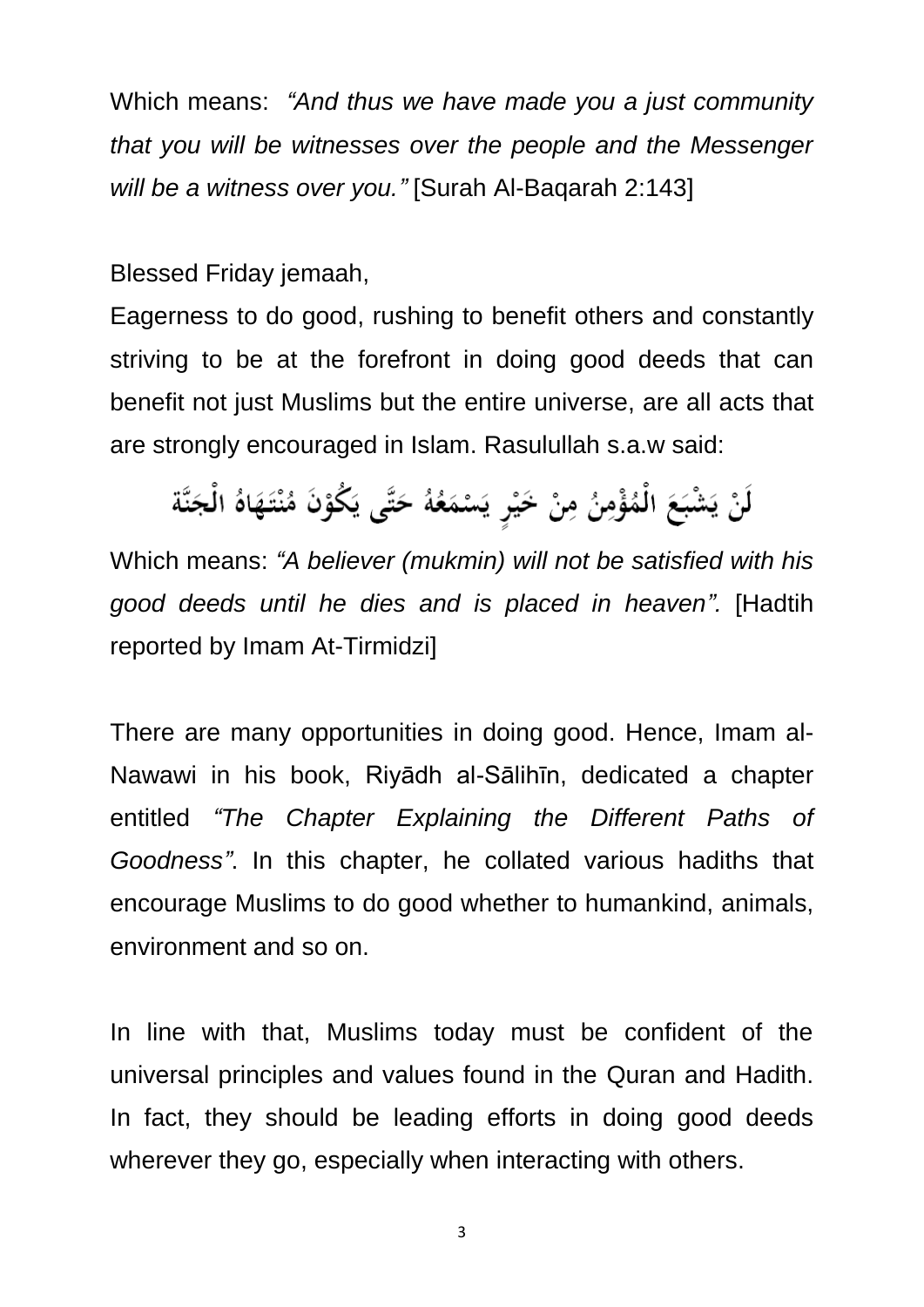Beloved jemaah,

For three consecutive weeks, the Friday sermons have been discussing about relationships with others, Muslims and non-Muslims.

When interacting with others, let us emulate the character of Rasulullah s.a.w who was merciful and brought blessings to the universe. Let us be a Muslim community that is exemplary in our deeds and actions. Let us ensure that our speech and actions are gracious and respectful, and let us not allow for bad manners and demeanour to hide the beauty of the true teachings of Islam.

As Ramadan approaches, we are reminded that this is the time when the community is more active in organising and taking part in various welfare activities. Let us make it a personal goal to radiate blessings and mercy to every single person who interacts with us, no matter their religion or race. For example, it is our tradition to share our dishes with our neighbours – both Muslims and non-Muslims – and this should be a practice that we continue to uphold. Hopefully it will be a catalyst for lasting peace, understanding and mutual respect. Jemaah, the world is currently witnessing too many sufferings and pain as a result of conflicts and wars. So let us pray to Allah to make us agents of peace. Seek from Allah that he places the key to peace in our hands, and in our future generations.

4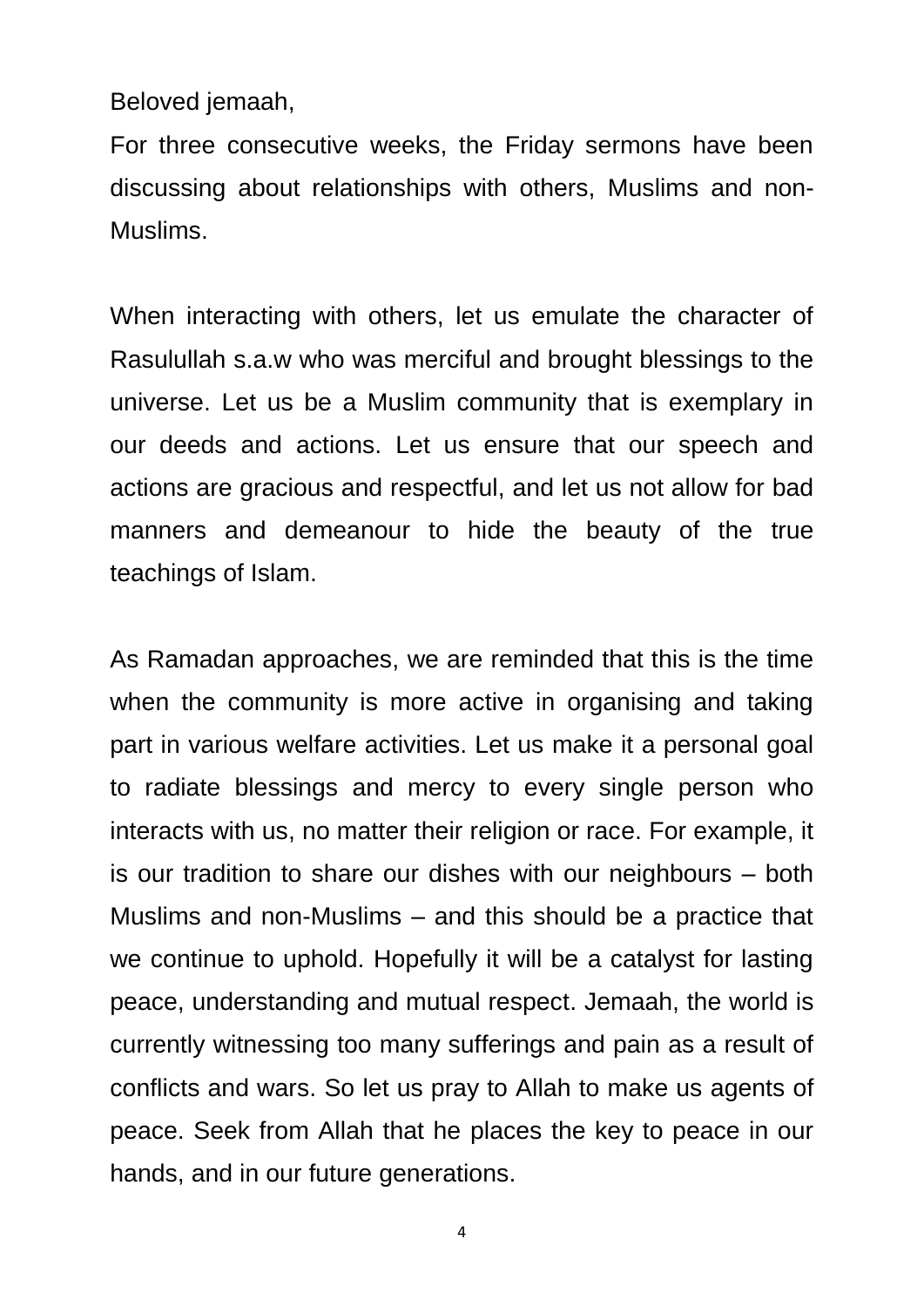Blessed Friday jemaah,

Let us come together and reflect upon ourselves in these last few days of Sya'ban. We need to self-reflect or do *muhasabah*, in order to remain as a Muslim ummah that loves goodness, peace and prosperity for all. We need to do *muhasabah* to remain as a community that radiates blessings wherever we are. Let us all raise our hands as we seek from Allah s.w.t., and may He grant us our doa.

## Allahumma Ya Rahmān, ya Rahīm

We are here in the last days of Sya'ban seeking and hoping for Your Mercy and Your Pleasure. We are nothing without Your help and assistance.

## Ya Allah,

Shower us with Your love, help us with Your inayah, strengthen the bonds between us because of our love for You oh Allah, erase our mistakes and sins with Your forgiveness, accept our deeds and acts of worship and reward us abundantly.

## Allahumma Ya Khabīr, Ya 'Alīm

We ask from You to make this Ramadan one that can cleanse our hearts and souls, increase our love for humanity, increase our sense of gratitude, increase the love we have for one another, and a Ramadan that can strengthen our beliefs and

5